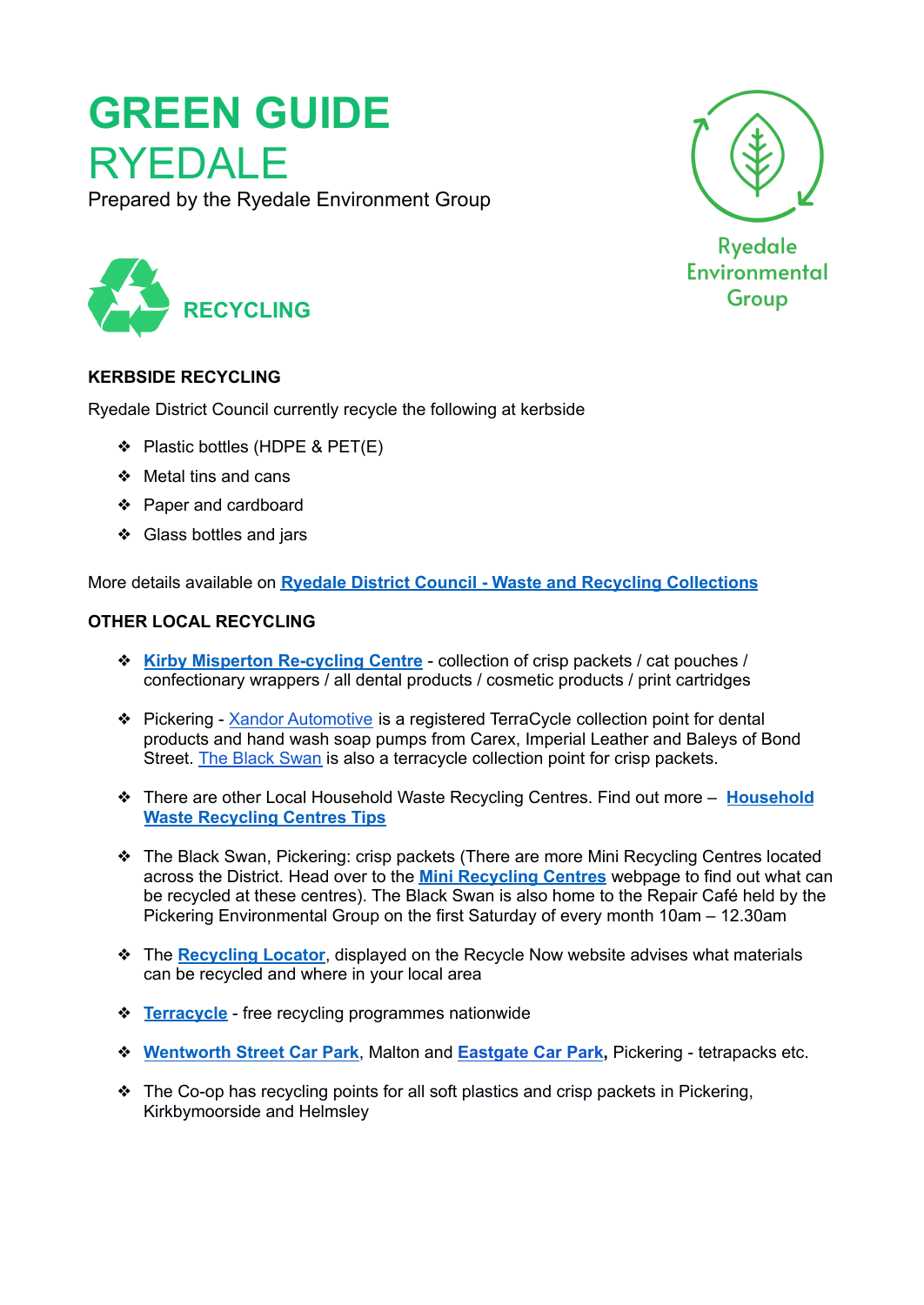

- ❖ **[Composting](https://www.northyorks.gov.uk/composting) | North Yorkshire County Council**
- ❖ **North [Yorkshire](https://www.northyorks.gov.uk/north-yorkshire-rotters) Rotters**

# **GREEN HOMES AND OTHER BUILDINGS**

#### **INSULATION AND ALTERNATIVE HEATING SYSTEMS**

- ❖ **[Thermal](https://kirkbymoorsideenvironment.wordpress.com/about-thermal-imaging/) Imaging Project**, Kirkbymoorside
- ❖ **Peak Power [Systems](https://www.peakpowersystems.co.uk/)** provide solar panels, heat pumps, EV charging points etc.

#### **ENERGY EFFICIENCY**

- ❖ Information and funding for home improvements for private housing can be found on **[Ryedale](https://www.ryedale.gov.uk/living-here/housing/private-housing.html) District Council**
- ❖ For private landlord improvement loans and grants, visit **[Ryedale](https://www.ryedale.gov.uk/living-here/housing/private-housing/private-landlord-improvement-loans-and-grants.html) District Council**
- ❖ **White Rose Home [Improvement](https://www.ryedale.gov.uk/living-here/housing/white-rose-home-improvement-agency.html) Agency** helps people who live in the Ryedale District and the Borough of Scarborough to maintain their independence in their home
- ❖ **[EnvironSmart](https://www.environsmart.co.uk/)** conducting feasibility studies to create net zero buildings like schools etc.
- ❖ **[Yorkshire](https://www.yorkshirewater.com/) Water** provide the following free products to reduce water consumption and help improve water quality

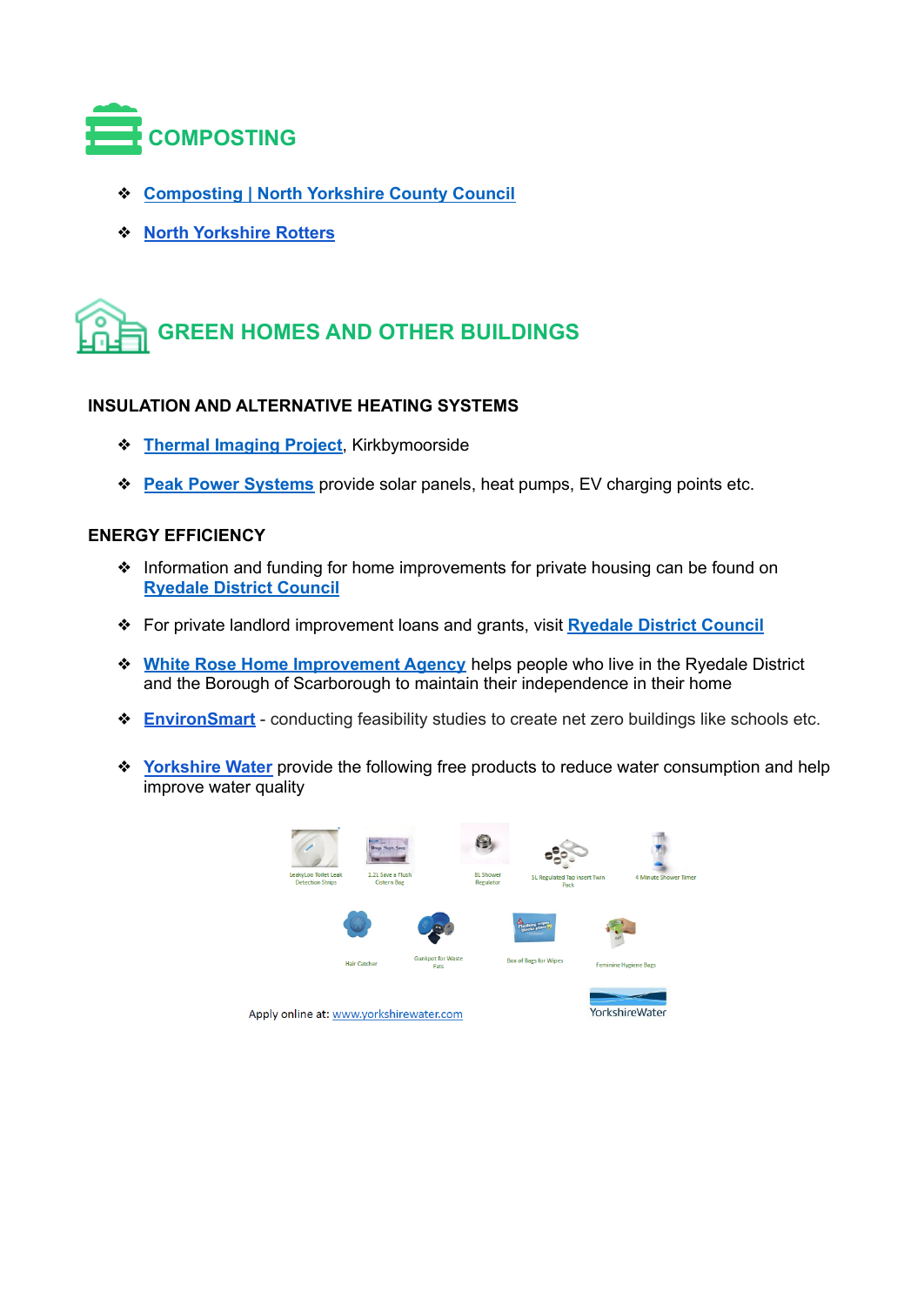#### **SHOPPING, PRE-LOVED AND RECYCLED FURNITURE**

The following companies give a new lease of life to old furniture:

- ❖ **The Beehive [Pickering](https://www.facebook.com/thebeehive.pickering/)**
- ❖ **York [Community](https://communityfurniturestore.co.uk/wordpress/) Furniture Store**
- ❖ Why not try giving your items away through **[Freecycle](https://www.freecycle.org/)** or **[Freegle](https://www.ilovefreegle.org/)**?
- ❖ **Give or Take [Days](http://www.ryedaleenvirogroup.co.uk/)** run by local community groups Details on [www.ryedaleenvirogroup.co.uk](http://www.ryedaleenvirogroup.co.uk/)
- ❖ **[Community](https://kirkbymoorsideenvironment.wordpress.com/waste-recycling/) Repair Cafe**, Kirkbymoorside
- ❖ **[Community](https://www.project-purple.org.uk/what-we-do) Repair Cafe,** Hovingham
- ❖ **[Environmental](https://www.environmental-art.co.uk/) Art,** Malton Local, sustainable, ethical design and manufactured items

# **FOOD**

#### **NO-WASTE FOOD OUTLETS**

Take your own containers to the following shops for filling:

- ❖ **The [Beecham](https://thebeechamweighshop.co.uk/) Weigh**, Malton
- ❖ **The Old [Weigh](https://www.theoldweigh.co.uk/)**, Pickering
- ❖ **[Scoops](https://www.scoopsofmalton.co.uk/) of Malton**, Malton
- ❖ **Health [Matters](http://healthmatters.shop/)**, Helmsley (zero packaging organic foods)

#### **RYEDALE FREE FRIDGES**

Unlike food banks, free-fridges or foodshares offer perishable food which would otherwise be discarded. There are now free fridges in:

- ❖ **[Malton](https://www.ryedalefreefridge.org/) Free Fridge** The Wesley Centre, Saville Street, Malton. Open 10am~11.30am every Monday, Wednesday and Saturday including Boxing Day and Bank Holiday Monday Email: [ryedalefreefridge@gmail.com](mailto:ryedalefreefridge@gmail.com)
- ❖ **[Norton](https://www.nortonfreefridge.co.uk/) Free Fridge** Winston Court Community Centre, Norton. Open 10am~1pm every Tuesday and Thursday, including Christmas Eve and New Year's Eve Email: [info@nortonfreefridge.co.uk](mailto:info@nortonfreefridge.co.uk)
- ❖ **[Pickering](http://www.pickeringfoodshare.org/) Food Share** Ings Garth Community Centre, Pickering. Open 5:30pm~7:30pm every Monday and 10am~1pm every Wednesday and Friday, but closed Christmas Day Email: [pickeringfoodshare@gmail.com](mailto:pickeringfoodshare@gmail.com)
- ❖ **KMS Free [Fridge](https://www.facebook.com/kirkbycommunityfridge)** Methodist Church, Piercy End, Kirkbymoorside. Open 10am~1pm every **Wednesday** Email: [kirkbyfreefridge@yahoo.com](mailto:kirkbyfreefridge@yahoo.com)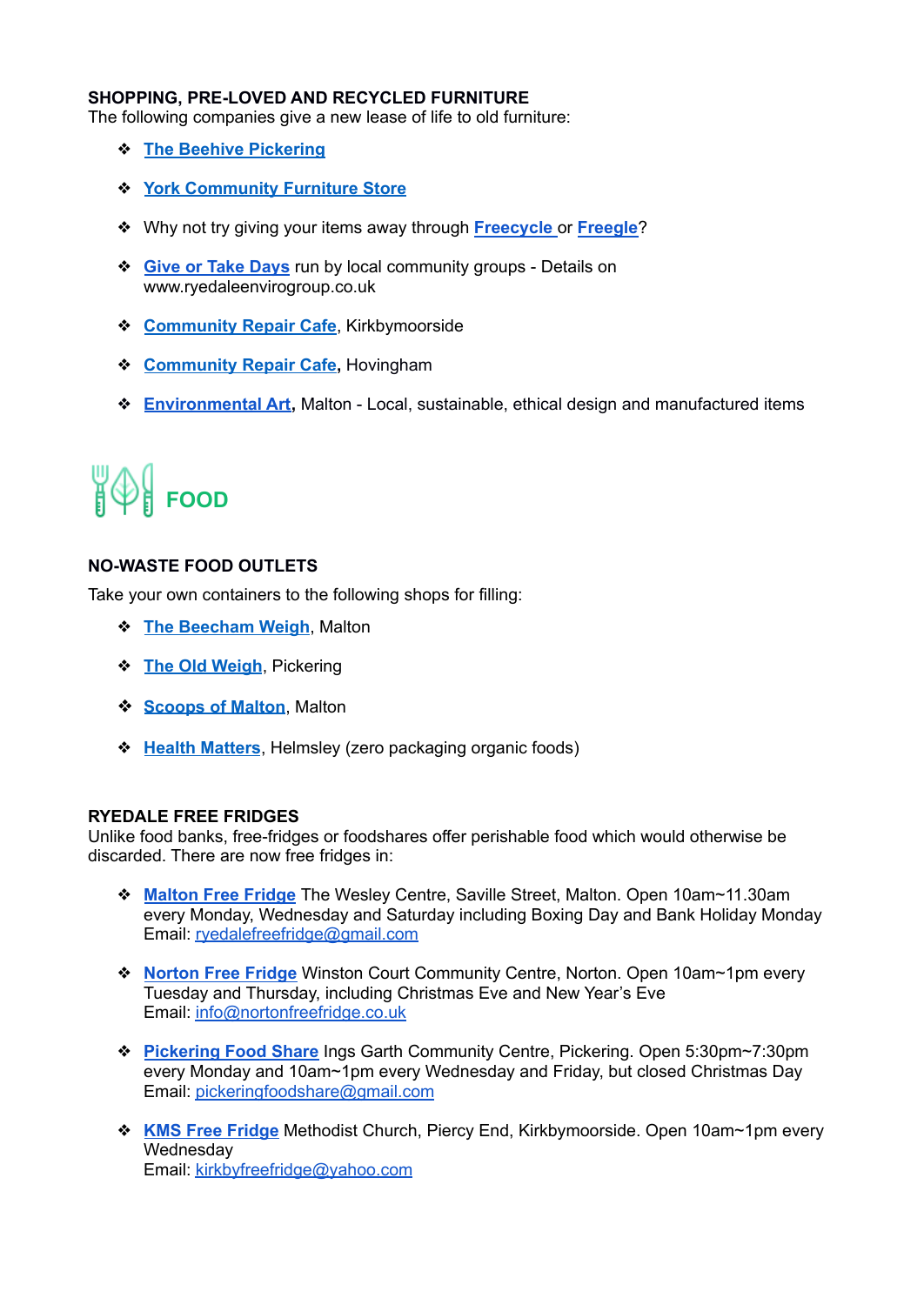#### **COMMUNITY KITCHENS**

#### ❖ **[Community](http://www.communitysmart.org) Kitchen**

The community kitchen is run by Community Smart who also supply food aid to Ryedale from fareshare (waste), the volunteer network, etc. Ryedale Community Leisure Centre, Bowling Lane, Norton

#### **ORGANIC PRODUCE**

- ❖ **[Newfields](https://www.newfieldsorganics.com/) Organics,** Fadmoor seasonal veg available
- ❖ **The [Organic](https://www.organicfoodandhealthcare.co.uk/contact-us) Shop**, Pickering avoids packaging, home deliveries, vegan produce
- ❖ **[Riverford](https://www.riverford.co.uk/) Organics** nationwide home delivery vegetable and fruit boxes

#### **LOCAL PRODUCE OUTLETS**

- ❖ **Cooks [Larder](https://cookslarder.co.uk/)** home delivery of Yorkshire produce including fruit, veg, meat, cheese and much more
- ❖ **The [Wall](https://www.facebook.com/thewallcoulton/)** at Coulton, YO62 4NH Tel: 01347 888293 home grown veg and plants

#### **MILK DELIVERY**

- ❖ **CL [Dunn](https://york.cylex-uk.co.uk/company/cl-dunn-limited-24217482.html) Dairy,** 07598881228 delivers in and around Helmsley, Hovingham
- ❖ **[Scampston](https://www.facebook.com/TSDMilkDeliveryService) Dairy**, 07879611290 delivers in Malton, Kirkbymoorside and surrounding area
- ❖ Evergreen Dairy, 01751 476646 delivers in Pickering and surrounding area

#### **FOOD WASTE APPS**

- ❖ **[Olio](https://olioex.com/)** Olio is a mobile app for food-sharing, aiming to reduce food waste
- ❖ **[TooGoodTooGo](https://toogoodtogo.org/en)** the app that lets you rescue delicious, unsold food from local shops and restaurants so it doesn't go to waste.



#### **ELECTRIC VEHICLES**

#### **Electric Vehicle Charging info for Ryedale**

Information on electric vehicle charging points in Ryedale can be found at: <https://www.ryedale.gov.uk/environment/parking.html> on the 'electric vehicle charging points' tab.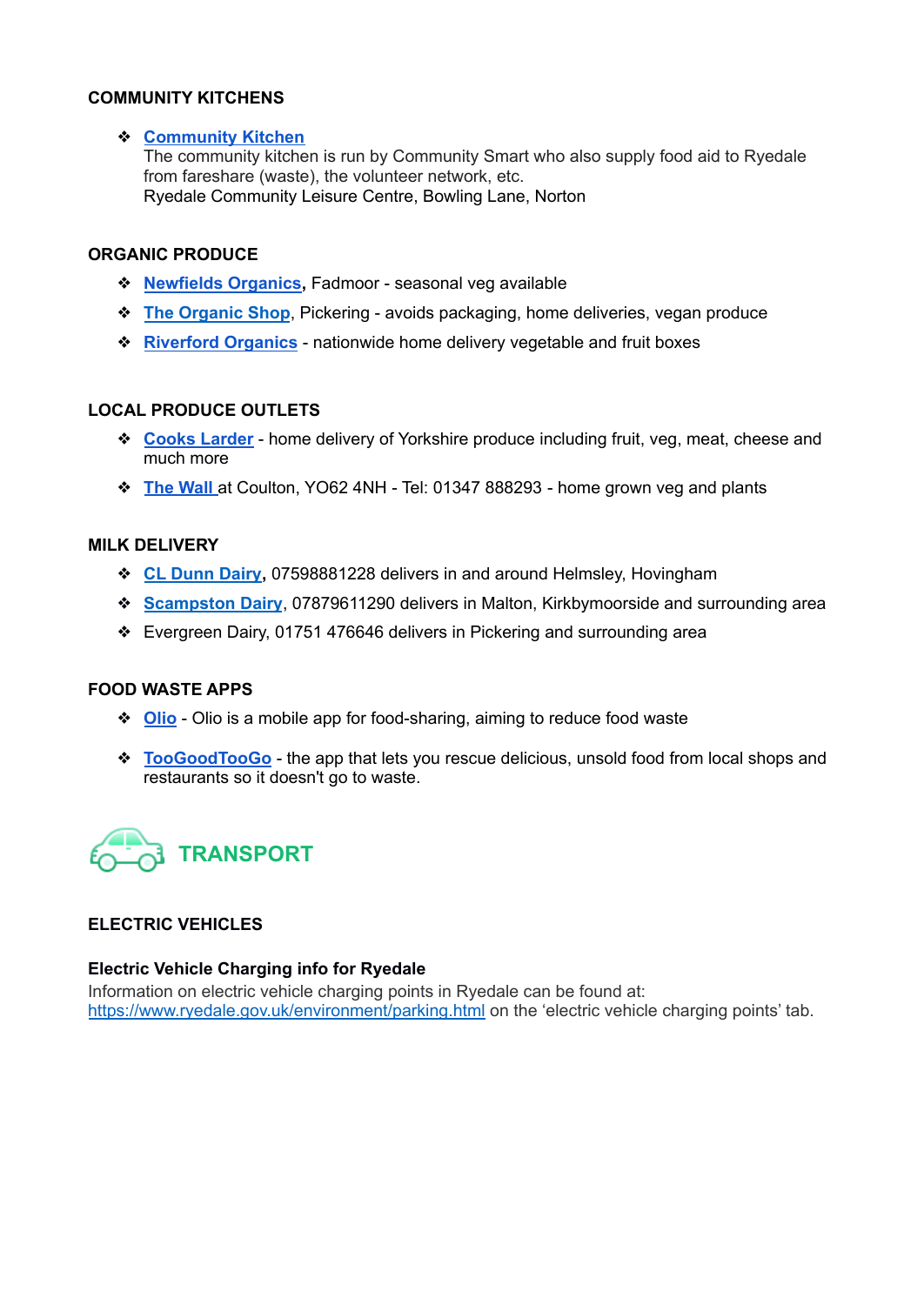#### **GET INVOLVED!**

Want to make an even bigger difference? Visit our website to obtain details of your local group or follow any of the links below

- ❖ **Hovingham** visit their [website](https://www.project-purple.org.uk/) or contact [projectpurple@hovingham.org.uk](mailto:projectpurple@hovingham.org.uk)
- ❖ **Helmsley** contact the Helmsley Green Team via [info.helmsleygreenteam@btinternet.com](mailto:info.helmsleygreenteam@btinternet.com)
- ❖ **Kirkbymoorside** visit their [website](https://kirkbymoorsideenvironment.wordpress.com/) or contact [kmegadmin@phonecoop.coop](mailto:kmegadmin@phonecoop.coop)
- ❖ **Kirby Misperton** visit our FB [page](https://www.facebook.com/groups/1510141569127975) or contact [ryedaleeg@hotmail.com](mailto:ryedaleeg@hotmail.com)
- ❖ **Malton and Norton** visit their [website](https://derwenteco.org/?fbclid=IwAR0HSvhZzE4PjVDY3T7d7yx_CPreZTztQM9aVmTu3SpbWAKEjiQ8eSL8Sv8) or contact [info@environment.mn.ryedale.click](mailto:info@environment.mn)
- ❖ **Norton/Beadlam** visit the REG [website](https://ryedaleenvirogroup.co.uk/the-village-green-nawton-and-beadlam/) or contact [rebecca.hall@btconnect.com](mailto:rebecca.hall@btconnect.com)
- ❖ **Pickering** visit their FB [page](https://www.facebook.com/groups/321169418571098) or contact [pickeringenvironmentgroup@outlook.com](mailto:pickeringenvironmentgroup@outlook.com)
- ❖ **Thornton Le Dale** undertakes environmental projects via their village hub or contact [chrisflynn4949@yahoo.com](mailto:chrisflynn4949@yahoo.com)

## **GET INVOLVED WITH ENVIRONMENTAL PROJECTS**

Want to make an even bigger difference? The following voluntary groups are always looking for new helpers:

- ❖ **Ryedale [Environmental](http://www.ryedaleenvirogroup.co.uk/) Group** promotes local groups battling climate change
- ❖ **Pickering [Hedgehog](http://pickeringhedgehogrescue.btck.co.uk/) Rescue** saving wild hedgehogs in the local area
- ❖ **[Morsbags](https://morsbags.com/) Project** makes shopping bags from discarded fabric
- ❖ **[Ryevitalise](https://www.northyorkmoors.org.uk/looking-after/ryevitalise)** works to encourage fauna and fauna around the River Rye
- ❖ **Malton and [Norton](https://www.facebook.com/Maltontidygroup/) Tidy Group** organise litter picking in the local area
- ❖ **[Pick-it-up](https://www.facebook.com/groups/871431443709315) Pickering** litter picking in Pickering
- ❖ **[Community](https://www.ryedalefreefridge.org/) Fridges** saving good food from landfill
- ❖ **[Hovingham](https://www.project-purple.org.uk/) Project Purple** aiming to make Hovingham carbon neutral by 2030s
- ❖ **Ryedale [Community](https://www.rye-charter.org.uk/) Charter** enabling local communities
- ❖ **[Thornton](https://thorntonledalevillagehub.org/) le Dale Village Hub** enhancing the community both through improving the environment and setting up community activities and projects
- ❖ **[Environmental](https://www.environmental-smart.co.uk/) Smart** promoting events and Eco education and volunteering opportunity
- ❖ **[Circular](https://www.facebook.com/Circular-Malton-Norton-100406671588250) Malton** shares easy, collaborative actions to reduce local carbon emissions for the benefit of local residents, businesses and the local economy